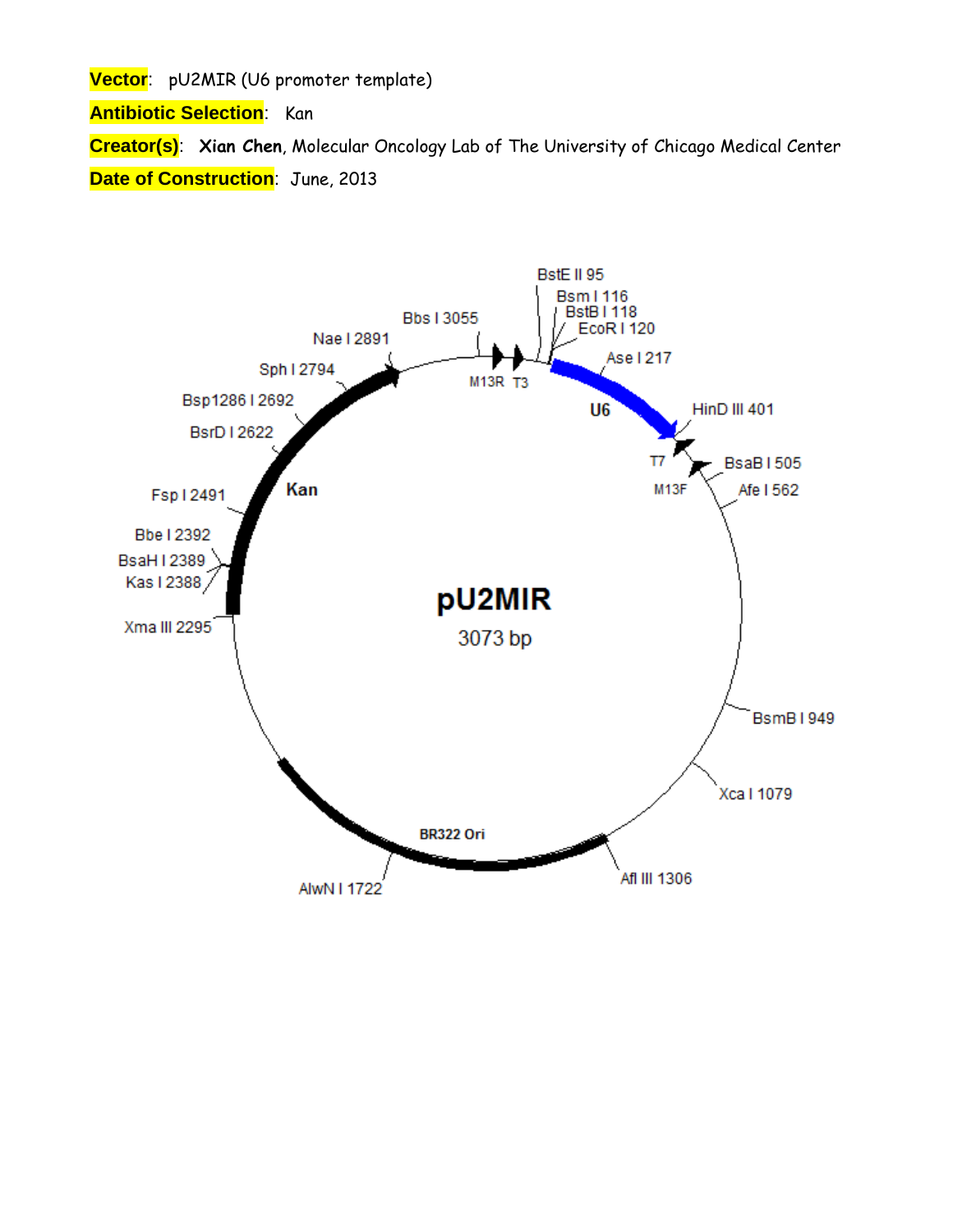## pU2MIR Full-Length Sequence

GGAAACAGCTATGACCATGATTACGCCAAGCTCGAAATTAACCCTCACTAAAGGGAACAAAAGCTGGTACGAGGACAGGCTG GAGCCATGGCTGGTGACCACGTCGTGGAATGCCTTC<mark>GAATTC</mark>ttttttaaggtcgggcaggaagagggcctatttcccatga acaaaatacgtgacgtagaaagtaataatttcttgggtagtttgcagttttaaaattatgttttaaaatggactatcatatg cttaccgtaacttgaaagtatttcgatttcttggctttatatatcttgtggaaaggaaaggaCGAAACACCAAGCTTGCCTA ATCGGACGAAAAAATGACCATGATTACGCCAAGCTCCAATTCGCCCTATAGTGAGTCGTATTACAATTCACTGGCCGTCGTT TTACCCGGATCTGCATCGCAGGATGCTGCTGGCTACCCTGTGGAACACCTACATCTGTATTAACGAAGCGCTGGCATTGACC CTGAGTGATTTTTCTCTGGTCCCGCCGCATCCATACCGCCAGTTGTTTACCCTCACAACGTTCCAGTAACCGGGCATGTTCA TCATCAGTAACCCGTATCGTGAGCATCCTCTCTCTTTCATCGGTATCATTACCCCCATGAACAGAAATCCCCCTTACACGG AGGCATCAGTGACCAAACAGGAAAAAACCGCCCTTAACATGGCCCGCTTTATCAGAAGCCAGACATTAACGCTTCTGGAGAA ACTCAACGAGCTGGACGCGGATGAACAGGCAGACATCTGTGAATCGCTTCACGACCACGCTGATGAGCTTTACCGCAGCTGC CTCGCGCGTTTCGGTGATGACGGTGAAAACCTCTGACACATGCAGCTCCCGGAGACGGTCACAGCTTGTCTGTAAGCGGATG TAGCGGAGTGTATACTGGCTTAACTATGCGGCATCAGAGCAGATTGTACTGAGAGTGCACCATATGCGGTGTGAAATACCGC ACAGATGCGTAAGGAGAAAATACCGCATCAGGCGCTCTTCCGCTTCCTCGCTCACTGACTCGCTGCGCTCGGTCGTTCGGCT GCGGCGAGCGGTATCAGCTCACTCAAAGGCGGTAATACGGTTATCCACAGAATCAGGGGATAACGCAGGAAAGAACATGTGA GCAAAAGGCCAGCAAAAGGCCAGGAACCGTAAAAAGGCCGCGTTGCTGGCGTTTTTCCATAGGCTCCGCCCCCTGACGAGC ATCACAAAAATCGACGCTCAAGTCAGAGGTGGCGAAACCCGACAGGACTATAAAGATACCAGGCGTTTCCCCCTGGAAGCTC CCTCGTGCGCTCTCCTGTTCCGACCCTGCCGCTTACCGGATACCTGTCCGCCTTTCTCCCTTCGGGAAGCGTGGCGCTTTCT CATAGCTCACGCTGTAGGTATCTCAGTTCGGTGTAGGTCGTTCGCTCCAAGCTGGGCTGTGTGCACGAACCCCCCGTTCAGC CCGACCGCTGCGCCTTATCCGGTAACTATCGTCTTGAGTCCAACCCGGTAAGACACGACTTATCGCCACTGGCAGCAGCCAC TGGTAACAGGATTAGCAGAGCGAGGTATGTAGGCGGTGCTACAGAGTTCTTGAAGTGGTGGCCTAACTACGGCTACACTAGA CCACCGCTGGTAGCGGTGGTTTTTTTTGTTTGCAAGCAGCAGATTACGCGCAGAAAAAAAGGATCTCAAGAAGATCCTTTGAT CTTTTCTACGGGGTCTGACGCTCAGTGGAACGAAACTCACGTTAAGGGATTTTGGTCATGAGATTATCAAAAAGGATCTTC GCTTAATCAGTGAGGCACCTATCTCAGCGATCTGTCTATTTCGTTCATCCATAGTTGCCT<mark>GAC</mark>TCCCCGTCATTCAAATATG CCGCTTGGGTGGAGAGGCTATTCGGCTATGACTGGCACAACAGACAATCGGCTGCTCTGATGCCGCCGTGTTCCGGCTGTC TCGTGGCTGGCCACGACGGGCGTTCCTTGCGCAGCTGTGCTCGACGTTGTCACTGAAGCGGGAAGGGACTGGCTGCTATTGG GCGAAGTGCCGGGGCAGGATCTCCTGTCATCTCACCTTGCTCCTGCCGAGAAAGTATCCATCATGGCTGATGCAATGCGGCG GCCGGTCTTGTCGATCAGGATGATCTGGACGAAGAGCATCAGGGGCTCGCGCCAGCCGAACTGTTCGCCAGGCTCAAGGCGA GCATGCCCGACGGCGAGGATCTCGTCGTGACCCATGGCGATGCCTGCTTGCCGAATATCATGGTGGAAAATGGCCGCTTTTC TGGATTCATCGACTGTGGCCGGCTGGGTGTGGCGGACCGCTATCAGGACATAGCGTTGGCTACCCGTGATATTGCTGAAGAG  ${\tt CTTGCGCGAATGGGCTGACCGCTTCCTCGTTTACGGTATCGCCGCTCCCGATTCGCAGCGCATCGCCTTCTATCGCCTCTTCTATCGCCTTCTATCGCCTTCTATCGCCTTCTATCGCCTTCTATCGCCTTCTATCGCCTTCTATCGCCTTCTATCGCCTTCTATCGCCTCTTCTATCGCCTCTTCTATCGCCTCTTCTATCGCCTCTTCTATCGCCTCTTCTATCGCCTCTTCTATCGCCTCTTCTATCGCCTCTTCTATCGCCTCTTCTATCGCCTCTTCTATCGCCTCTTCTATCGCCTCTTCTATCGCCTCTTCTATCGCCTCTTCTA$ TTCTTGACGAGTTCTTCTGACCTTTCGTCTTCAAGaatt

## Unique enzymes in pU2MIR:

| <b>BstE II</b>   | G`GTNAC, C            | 95   |
|------------------|-----------------------|------|
| PflM I           | <b>CCAN, NNN`NTGG</b> | 106  |
| Dra III          | CAC, NNN`GTG          | 106  |
| Bsm I            | GAATG, C 7            | 116  |
| BsiC I           | TT`CG,AA              | 118  |
| <b>BstB</b> I    | TT`CG,AA              | 118  |
| Apo I            | R`AATT, Y             | 120  |
| EcoR I           | G`AATT,C              | 120  |
| Eco0109 I        | <b>RG`GNC, CY</b>     | 149  |
| <b>Ase I</b>     | AT`TA,AT              | 217  |
| Vsp I            | AT`TA,AT              | 217  |
| HinD III         | A AGCT, T             | 401  |
| BsaB I           | <b>GATNN   NNATC</b>  | 505  |
| Afe I            | <b>AGC   GCT</b>      | 562  |
| Eco47 III        | <b>AGC   GCT</b>      | 562  |
| Psp1406 I        | AA`CG, TT             | 633  |
| BsmB I           | CGTCTC 7/11           | 949  |
| Acc I            | GT `MK, AC            | 1078 |
| <b>Bst1107 I</b> | <b>GTA   TAC</b>      | 1079 |
| Xca I            | <b>GTA   TAC</b>      | 1079 |
| Afl III          | A`CRYG,T              | 1306 |
| AlwN I           | CAG, NNN`CTG          | 1722 |
| Eag I            | C`GGCC, G             | 2295 |

|           | $C$ $GC$ , $G$   | 2295                                                                         |
|-----------|------------------|------------------------------------------------------------------------------|
|           | G`GCGC, C        | 2388                                                                         |
|           | GR`CG, YC        | 2389                                                                         |
|           | GR`CG, YC        | 2389                                                                         |
|           | GR`CG,YC         | 2389                                                                         |
|           | GG`CG,CC         | 2389                                                                         |
|           | GGC   GCC        | 2390                                                                         |
|           | G, GCGC`C        | 2392                                                                         |
|           | <b>TGG   CCA</b> | 2471                                                                         |
|           | <b>TGC   GCA</b> | 2491                                                                         |
|           | GCAATG, 8        | 2622                                                                         |
| Bsp1286 I | G, DGCH`C        | 2692                                                                         |
|           | G, RGCY`C        | 2754                                                                         |
|           | G, CATG`C        | 2794                                                                         |
|           |                  | 2826                                                                         |
|           | G`CCGG, C        | 2889                                                                         |
|           | GCC   GGC        | 2891                                                                         |
| Rsr II    | CG`GWC, CG       | 2905                                                                         |
|           |                  | 3055                                                                         |
|           |                  | 3056                                                                         |
|           |                  |                                                                              |
|           |                  | <b>CAYNN   NNRTG</b><br>GAAGAC 8/12<br>GAAGAC 7/11<br>Number of enzymes = 43 |

The following enzymes do not cut in pU2MIR: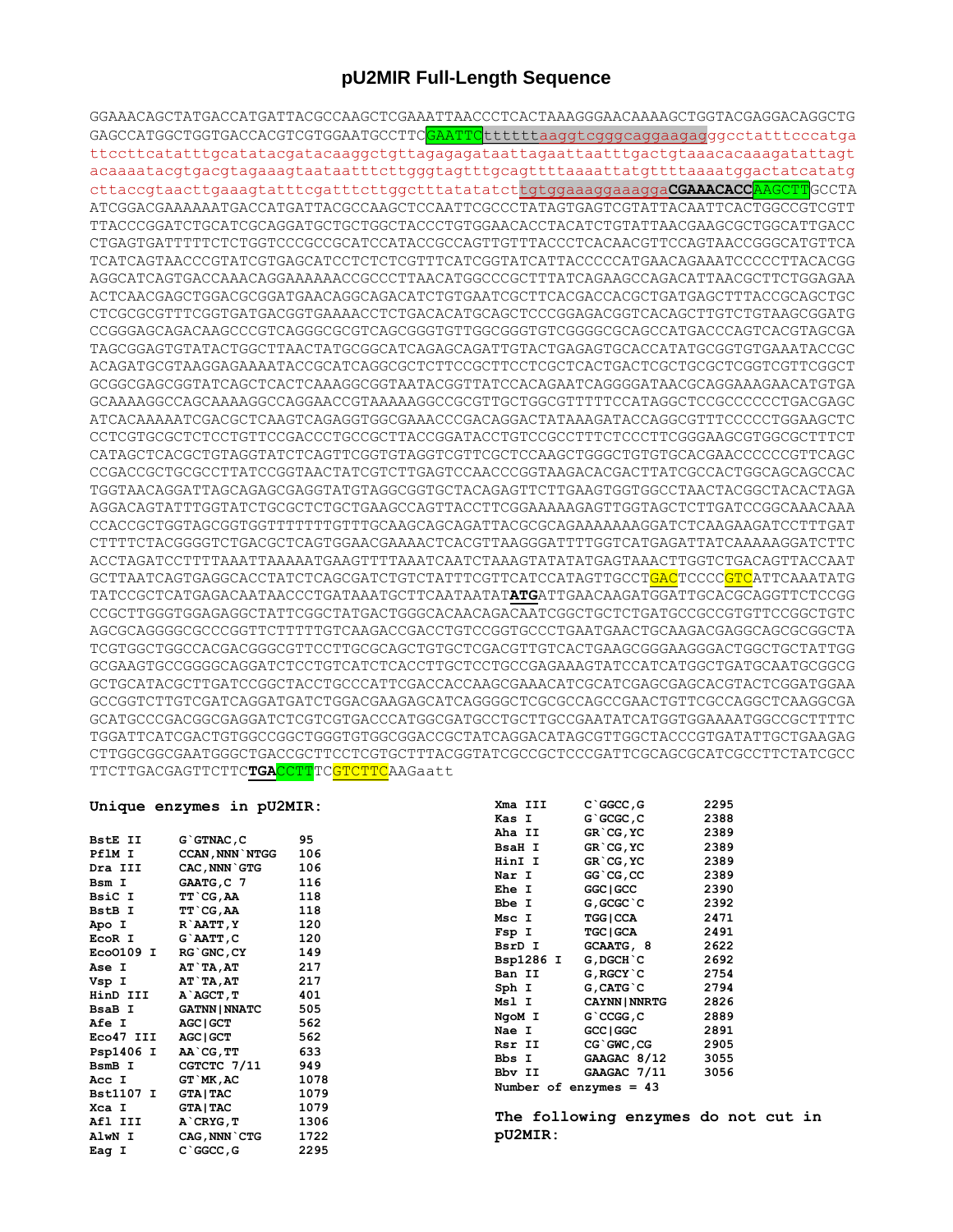| Aat II          | Acc65 I    |              | Afl II                        | Age I    | Apa  | Bsm I           | (1)         | 116          |              |      |      |
|-----------------|------------|--------------|-------------------------------|----------|------|-----------------|-------------|--------------|--------------|------|------|
| I.              |            |              |                               |          |      | BsmA I          | (2)         | 950          | 2222         |      |      |
| Asc I           | Asp718     |              | Ava I                         | Avr II   |      | BsmB I          | (1)         | 949          |              |      |      |
| BamH I          |            |              |                               |          |      | BsmF I          | (2)         | 579          | 2540         |      |      |
| Bcl I           | Bgl I      |              | Bgl II                        | Blp I    | Bsa  | BsoF I          | (30)        | 519          | 600          | 897  | 900  |
| Ι.              |            |              |                               |          |      |                 |             | 946          | 1043         | 1096 | 1212 |
| BseR I          | Bsg I      |              | <b>BsiW I</b>                 | Bsp120 I |      |                 |             | 1230         | 1233         | 1351 | 1506 |
| BspM II         |            |              |                               |          |      |                 |             | 1649         | 1714         | 1717 | 1923 |
| BsrG I          | BssH II    |              | BstX I                        | Bsu36 I  | Cla  |                 |             | 2298         | 2350         | 2361 | 2451 |
| I               |            |              |                               |          |      |                 |             | 2456         | 2493         | 2534 | 2621 |
| Eco72 I         | ECON I     |              | ECOR V                        | Esp I    | Fse  |                 |             | 2624         | 2627         | 2863 | 2959 |
| I               |            |              |                               |          |      |                 |             | 3000         | 3014         |      |      |
| HinC II<br>I    | Hind II    |              | Hpa I                         | Kpn I    | Mlu  | Bsp1286 I       | (1)         | 2692         |              |      |      |
|                 |            |              |                               |          | Nsi  | BspH I          | (2)         | 2026<br>2276 | 2223<br>2657 |      |      |
| Mun I<br>Ι.     | Nhe I      |              | Not I                         | Nru I    |      | BspM I<br>Bsr I | (2)<br>(10) | 485          | 615          | 639  | 1054 |
| Pac I           | PaeR7 I    |              | Pme I                         | Pml I    |      |                 |             | 1085         | 1713         | 1726 | 1840 |
| PpuM I          |            |              |                               |          |      |                 |             | 2332         | 2533         |      |      |
| PspA I          | Pst I      |              | Pvu I                         | Sac I    | Sac  | BsrB I          | (3)         | 1239         | 2221         | 3002 |      |
| IJ              |            |              |                               |          |      | BsrD I          | (1)         | 2622         |              |      |      |
| Sal I           | Sca I      |              | Sfi I                         | Sma I    |      | BssS I          | (2)         | 1479         | 2981         |      |      |
| SnaB I          |            |              |                               |          |      | Bst1107 I       | (1)         | 1079         |              |      |      |
| Spe I           | Spl I      |              | Srf I                         | Ssp I    | Stu  | BstB I          | (1)         | 118          |              |      |      |
| I.              |            |              |                               |          |      | BstE II         | (1)         | 95           |              |      |      |
| Swa I           | Xba I      |              | Xcm I                         | Xho I    | Xma  | <b>BstN I</b>   | (4)         | 1334         | 1455         | 1468 | 2776 |
| I.              |            |              |                               |          |      | BstU I          | (8)         | 838          | 907          | 909  | 1012 |
|                 |            |              |                               |          |      |                 |             | 1353         | 1934         | 2455 | 2756 |
|                 |            |              | pU2MIR: sites sorted by name: |          |      | BstY I          | (7)         | 500          | 1947         | 1958 | 2044 |
|                 |            |              |                               |          |      |                 |             | 2056         | 2560         | 2806 |      |
| Acc I           | (1)        | 1078         |                               |          |      | Cac8 I          | (18)        | 405          | 523          | 565  | 783  |
| Aci I           | (40)       | 597          | 600                           | 611      | 767  |                 |             | 1237         | 1323         | 1360 | 1920 |
|                 |            | 783          | 838                           | 894      | 979  |                 |             | 2283         | 2469         | 2688 | 2754 |
|                 |            | 1018         | 1028                          | 1070     | 1095 |                 |             | 2760         | 2788         | 2792 | 2833 |
|                 |            | 1133         | 1146                          | 1172     | 1189 |                 |             | 2837         | 2891         |      |      |
|                 |            | 1232         | 1239                          | 1260     | 1351 | Cfr10 I         | (2)         | 2708         | 2889         |      |      |
|                 |            | 1379         | 1506                          | 1525     | 1646 | Csp6 I          | (4)         | 68           | 246          | 1113 | 2694 |
|                 |            | 1756         | 1891                          | 1900     | 2219 | Dde I           | (5)         | 576          | 1116         | 1581 | 1990 |
|                 |            | 2298         | 2361                          | 2455     | 2519 |                 |             | 2156         |              |      |      |
|                 |            | 2620         | 2623                          | 2863     | 2903 | Dpn I           | (13)        | 502          | 1874         | 1949 | 1960 |
|                 |            | 2908         | 2958                          | 2974     | 3000 |                 |             | 1968         | 2046         | 2058 | 2163 |
| <b>Afe I</b>    | (1)        | 562          |                               |          |      |                 |             | 2562         | 2640         | 2721 | 2730 |
| Afl III         | (1)        | 1306         |                               |          |      |                 |             | 2808         |              |      |      |
| Aha II          | (1)        | 2389         |                               |          |      | DpnII           | (13)        | 500          | 1872         | 1947 | 1958 |
| Ahd I           | (2)        | 2199         | 3059                          |          |      |                 |             | 1966         | 2044         | 2056 | 2161 |
| Alu I           | (17)       | 9            | 31                            | 64       | 403  |                 |             | 2560         | 2638         | 2719 | 2728 |
|                 |            | 444          | 831                           | 888      | 899  |                 |             | 2806         |              |      |      |
|                 |            | 948          | 967                           | 1248     | 1474 | Dra I           | (4)         | 298          | 311          | 2065 | 2084 |
|                 |            | 1564         | 1610                          | 1867     | 2495 | Dra III         | (1)         | 106          |              |      |      |
|                 |            | 2953         |                               |          |      | Drd I           | (3)         | 1001         | 1414         | 2416 |      |
| Alw I           | (9)        | 507          | 1868                          | 1954     | 1954 | Dsa I           | (2)         | 87           | 2821         |      |      |
|                 |            | 2051         | 2052                          | 2567     | 2634 | Eae I           | (5)         | 483<br>2887  | 2295         | 2469 | 2860 |
|                 |            | 2813         |                               |          |      | Eag I           | (1)         | 2295         |              |      |      |
| AlwN I          | (1)        | 1722         |                               |          |      | Ear I           | (4)         | 139          | 1190         | 2733 | 2943 |
| ApaL I          | (2)        | 1122         | 1620                          |          |      | Eco47 III       | (1)         | 562          |              |      |      |
| Apo I           | (1)        | 120          |                               |          |      | Eco57 I         | (3)         | 1853         | 2534         | 2966 |      |
| Ase I           | (1)        | 217<br>593   | 2905                          |          |      | Eco0109 I       | (1)         | 149          |              |      |      |
| Ava II          | (2)        |              |                               |          |      | EcoR I          | (1)         | 120          |              |      |      |
| Ban I<br>Ban II | (3)        | 2147<br>2754 | 2388                          | 2423     |      | EcoR II         | (4)         | 1332         | 1453         | 1466 | 2774 |
| Bbe I           | (1)<br>(1) | 2392         |                               |          |      | Ehe I           | (1)         | 2390         |              |      |      |
| Bbs I           | (1)        | 3055         |                               |          |      | Fnu4H I         | (30)        | 519          | 600          | 897  | 900  |
| Bbv I           | (9)        | 908          | 957                           | 1054     | 1725 |                 |             | 946          | 1043         | 1096 | 1212 |
|                 |            | 1728         | 1934                          | 2462     | 2504 |                 |             | 1230         | 1233         | 1351 | 1506 |
|                 |            | 3025         |                               |          |      |                 |             | 1649         | 1714         | 1717 | 1923 |
| Bbv II          | (1)        | 3056         |                               |          |      |                 |             | 2298         | 2350         | 2361 | 2451 |
| Bcn I           | (7)        | 499          | 647                           | 953      | 988  |                 |             | 2456         | 2493         | 2534 | 2621 |
|                 |            | 1687         | 2394                          | 2554     |      |                 |             | 2624         | 2627         | 2863 | 2959 |
| Bfa I           | (2)        | 1801         | 2054                          |          |      |                 |             | 3000         | 3014         |      |      |
| Bpm I           | (2)        | 102          | 835                           |          |      | Fok I           | (8)         | 527          | 589          | 667  | 853  |
| BsaA I          | (3)        | 256          | 1060                          | 2693     |      |                 |             | 994          | 2165         | 2713 | 2738 |
| BsaB I          | (1)        | 505          |                               |          |      | Fsp I           | (1)         | 2491         |              |      |      |
| BsaH I          | (1)        | 2389         |                               |          |      | Gdi II          | (5)         | 482          | 2294         | 2296 | 2859 |
| BsaJ I          | (4)        | 87           | 1466                          | 2552     | 2821 |                 |             | 2886         |              |      |      |
| BsaW I          | (3)        | 1512         | 1659                          | 2420     |      | Gsu I           | (2)         | 101          | 834          |      |      |
| BsiC I          | (1)        | 118          |                               |          |      | Hae I           | (4)         | 1321         | 1332         | 1784 | 2471 |
| BsiE I          | (3)        | 1222         | 1646                          | 2298     |      | Hae II          | (4)         | 564          | 1184         | 1554 | 2392 |
| BsiHKA I        | (4)        | 1126         | 1624                          | 2502     | 2692 | Hae III         | (11)        | 151          | 485          | 781  | 1321 |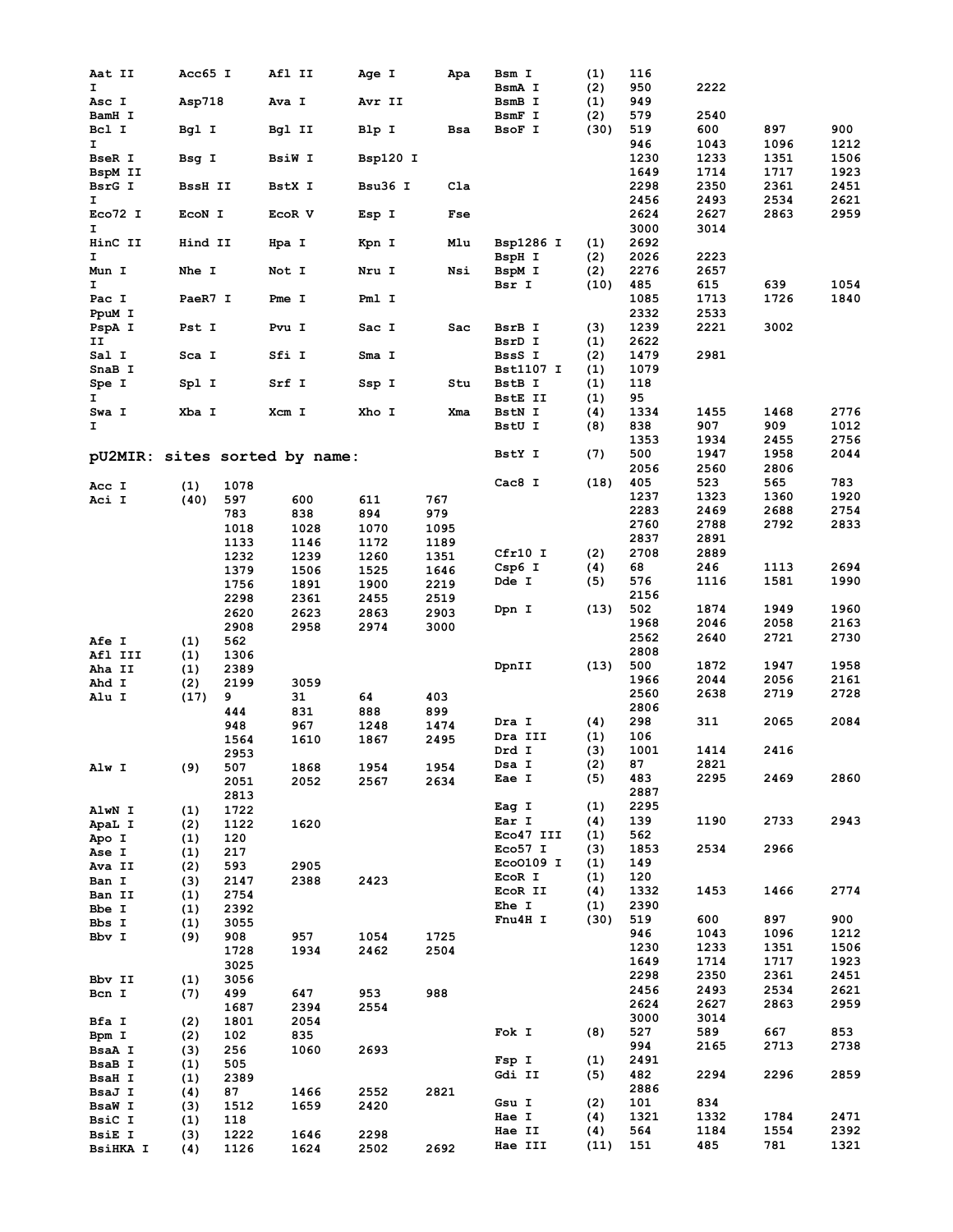|                |      | 1332 | 1350 | 1784 | 2297 |                                 |                                 | 2471                          | 2862             | 2889                                       |                                                     |
|----------------|------|------|------|------|------|---------------------------------|---------------------------------|-------------------------------|------------------|--------------------------------------------|-----------------------------------------------------|
|                |      | 2471 | 2862 | 2889 |      | PflM I                          | (1)                             | 106                           |                  |                                            |                                                     |
| Hga I          | (4)  | 843  | 1002 | 1416 | 1994 | Ple I                           | (2)                             | 472                           | 1685             |                                            |                                                     |
| HgiA I         | (4)  | 1126 | 1624 | 2502 | 2692 | Psp1406 I                       | (1)                             | 633                           |                  |                                            |                                                     |
|                |      | 1124 |      |      |      |                                 |                                 | 899                           | 2495             |                                            |                                                     |
| <b>HgiE II</b> | (2)  |      | 1885 |      |      | Pvu II                          | (2)                             |                               |                  |                                            |                                                     |
| Hha I          | (17) | 563  | 909  | 1012 | 1042 | Rsa I                           | (4)                             | 69                            | 247              | 1114                                       | 2695                                                |
|                |      | 1183 | 1216 | 1486 | 1553 | Rsr II                          | (1)                             | 2905                          |                  |                                            |                                                     |
|                |      | 1653 | 1827 | 1936 | 2383 | Sap I                           | (3)                             | 1190                          | 2733             | 2943                                       |                                                     |
|                |      | 2391 | 2455 | 2492 | 2758 | Sau3A I                         | (13)                            | 500                           | 1872             | 1947                                       | 1958                                                |
|                |      | 3018 |      |      |      |                                 |                                 | 1966                          | 2044             | 2056                                       | 2161                                                |
| HinD III       | (1)  | 401  |      |      |      |                                 |                                 | 2560                          | 2638             | 2719                                       | 2728                                                |
|                |      |      |      |      |      |                                 |                                 |                               |                  |                                            |                                                     |
| Hinf I         | (9)  | 164  | 464  | 862  | 1206 |                                 |                                 | 2806                          |                  |                                            |                                                     |
|                |      | 1281 | 1677 | 2194 | 2874 | Sau96 I                         | (4)                             | 149                           | 593              | 780                                        | 2905                                                |
|                |      | 3008 |      |      |      | ScrF I                          | (11)                            | 498                           | 646              | 952                                        | 987                                                 |
| HinI I         | (1)  | 2389 |      |      |      |                                 |                                 | 1334                          | 1455             | 1468                                       | 1686                                                |
| HinP I         | (17) | 561  | 907  | 1010 | 1040 |                                 |                                 | 2393                          | 2553             | 2776                                       |                                                     |
|                |      | 1181 | 1214 | 1484 | 1551 | Sec I                           | (4)                             | 87                            | 1466             | 2552                                       | 2821                                                |
|                |      | 1651 | 1825 | 1934 | 2381 | SfaN I                          | (16)                            | 506                           | 514              | 610                                        | 688                                                 |
|                |      |      |      |      |      |                                 |                                 |                               |                  |                                            |                                                     |
|                |      | 2389 | 2453 | 2490 | 2756 |                                 |                                 | 750                           | 973              | 1106                                       | 1144                                                |
|                |      | 3016 |      |      |      |                                 |                                 | 1182                          | 1402             | 2348                                       | 2603                                                |
| Hpa II         | (16) | 498  | 645  | 952  | 986  |                                 |                                 | 2687                          | 2751             | 2819                                       | 3026                                                |
|                |      | 1513 | 1660 | 1686 | 1876 | Sfc I                           | (3)                             | 457                           | 1571             | 1762                                       |                                                     |
|                |      | 2294 | 2371 | 2393 | 2421 | Sph I                           | (1)                             | 2794                          |                  |                                            |                                                     |
|                |      | 2552 | 2642 | 2709 | 2890 | Sty I                           | (2)                             | 87                            | 2821             |                                            |                                                     |
|                |      |      | 927  |      |      |                                 |                                 | 33                            |                  |                                            |                                                     |
| Hph I          | (5)  | 106  |      | 936  | 2043 | Taq I                           | (9)                             |                               | 118              | 352                                        | 1406                                                |
|                |      | 2568 |      |      |      |                                 |                                 | 2502                          | 2658             | 2682                                       | 2718                                                |
| Kas I          | (1)  | 2388 |      |      |      |                                 |                                 | 2880                          |                  |                                            |                                                     |
| Mae I          | (2)  | 1801 | 2054 |      |      | Tfi I                           | (5)                             | 164                           | 862              | 1281                                       | 2874                                                |
| Mae II         | (8)  | 102  | 255  | 260  | 633  |                                 |                                 | 3008                          |                  |                                            |                                                     |
|                |      | 1059 | 2009 | 2505 | 2692 | Tsp45 I                         | (7)                             | 95                            | 256              | 747                                        | 960                                                 |
|                |      | 95   |      |      |      |                                 |                                 | 1055                          | 2509             | 2815                                       |                                                     |
| Mae III        | (14) |      | 256  | 335  | 640  |                                 |                                 |                               |                  |                                            |                                                     |
|                |      | 663  | 747  | 960  | 1055 | Tth111 I                        | (3)                             | 101                           | 1053             | 2507                                       |                                                     |
|                |      | 1662 | 1725 | 1841 | 2124 | Tth111 II                       | (5)                             | 768                           | 1895             | 1904                                       | 1934                                                |
|                |      | 2509 | 2815 |      |      |                                 |                                 | 2825                          |                  |                                            |                                                     |
| Mbo I          | (13) | 500  | 1872 | 1947 | 1958 | Vsp I                           | (1)                             | 217                           |                  |                                            |                                                     |
|                |      | 1966 | 2044 | 2056 | 2161 | Xca I                           | (1)                             | 1079                          |                  |                                            |                                                     |
|                |      | 2560 | 2638 | 2719 | 2728 | Xho II                          | (7)                             | 500                           | 1947             | 1958                                       | 2044                                                |
|                |      |      |      |      |      |                                 |                                 |                               |                  |                                            |                                                     |
|                |      | 2806 |      |      |      |                                 |                                 | 2056                          | 2560             | 2806                                       |                                                     |
|                | (8)  | 155  | 1178 | 1967 | 2040 | Xma III                         | (1)                             |                               |                  |                                            |                                                     |
| Mbo II         |      |      |      |      |      |                                 |                                 | 2295                          |                  |                                            |                                                     |
|                |      | 2749 | 2959 | 3041 | 3056 | Xmn I                           | (2)                             | 114                           | 866              |                                            |                                                     |
|                |      |      |      |      |      |                                 |                                 |                               |                  |                                            |                                                     |
| Mme I          | (2)  | 1520 | 1704 |      |      |                                 |                                 |                               |                  |                                            |                                                     |
| Mnl I          | (17) | 53   | 65   | 140  | 635  |                                 | Site usage in pU2MIR:           |                               |                  |                                            |                                                     |
|                |      | 693  | 732  | 912  | 942  |                                 |                                 |                               |                  |                                            |                                                     |
|                |      | 1204 | 1414 | 1487 | 1738 | Aat II                          | $G$ , $ACGT$ $C$                |                               | Acc I            | GT `MK, AC                                 | 1                                                   |
|                |      | 2138 | 2304 | 2440 | 2797 | Acc65 I                         | G`GTAC, C                       | $\overline{\phantom{a}}$      | Aci I            | $C^{\dagger}CG, C$                         | 40                                                  |
|                |      | 2989 |      |      |      | <b>Afe I</b>                    | <b>AGC   GCT</b>                | 1                             | Afl II           | $C$ TTAA, $G$                              | $\overline{\phantom{a}}$                            |
| Msc I          | (1)  | 2471 |      |      |      | Afl III<br>Aha II               | A`CRYG, T                       | 1<br>1                        | Age I<br>Ahd I   | A CCGG, T<br><b>GACNN, N`NNGTC</b>         | $\overline{\phantom{a}}$<br>$\overline{\mathbf{2}}$ |
|                |      |      |      |      |      | Alu I                           | GR`CG, YC<br>AG CT              | 17                            | Alw I            | GGATC 8/9                                  | 9                                                   |
| Mse I          | (14) | 39   | 130  | 217  | 297  | AlwN I                          | CAG, NNN CTG                    | 1                             | Apa I            | G, GGCC `C                                 | $\overline{\phantom{a}}$                            |
|                |      | 310  | 553  | 773  | 805  | ApaL I                          | G`TGCA, C                       | 2                             | Apo I            | R`AATT, Y                                  | $\mathbf{1}$                                        |
|                |      | 1087 | 2012 | 2064 | 2069 | Asc I                           | GG`CGCG, CC                     |                               | <b>Ase I</b>     | AT`TA, AT                                  | 1                                                   |
|                |      | 2083 | 2136 |      |      | Asp718                          | $G$ $G$ TAC, C                  | $\overline{\phantom{a}}$      | Ava I            | $C$ $YCGR, G$                              | $\overline{\phantom{a}}$                            |
| Msl I          | (1)  | 2826 |      |      |      | Ava II                          | $G$ $GWC$ , $C$                 | 2<br>$\overline{\phantom{a}}$ | Avr II           | C CTAG, G                                  | $\overline{\phantom{a}}$                            |
| Msp I          | (16) | 498  | 645  | 952  | 986  | BamH I<br>Ban II                | G`GATC, C<br>G,RGCY`C           | 1                             | Ban I<br>Bbe I   | $G$ $GYRC$ , $C$<br>$G$ , $GCGC$ $C$       | з<br>1                                              |
|                |      | 1513 | 1660 | 1686 | 1876 | Bbs I                           | GAAGAC 8/12                     | 1                             | Bbv I            | GCAGC 13/17                                | 9                                                   |
|                |      | 2294 | 2371 | 2393 | 2421 | Bbv II                          | GAAGAC 7/11                     | 1                             | Bcl I            | $T$ $GATC$ , $A$                           | $\overline{\phantom{a}}$                            |
|                |      |      |      |      |      | Bcn I                           | $CC, S$ GG                      | 7                             | Bfa I            | $C^T A, G$                                 | $\overline{\mathbf{2}}$                             |
|                |      | 2552 | 2642 | 2709 | 2890 | Bgl I                           | <b>GCCN, NNN `NGGC</b>          | $\overline{\phantom{a}}$      | Bgl II           | A GATC, T                                  | $\overline{\phantom{a}}$                            |
| MspA1 I        | (5)  | 899  | 1018 | 1648 | 1893 | Blp I<br>Bsa I                  | GC TNA, GC<br>GGTCTC 7/11       | $\overline{\phantom{a}}$      | Bpm I<br>BsaA I  | CTGGAG 22/20<br>YAC   GTR                  | $\overline{\mathbf{2}}$<br>з                        |
|                |      | 2495 |      |      |      | BsaB I                          | <b>GATNN   NNATC</b>            | 1                             | <b>BsaH I</b>    | GR`CG, YC                                  | 1                                                   |
| Nae I          | (1)  | 2891 |      |      |      | BsaJ I                          | $C$ CNNG, $G$                   | 4                             | BsaW I           | $W$ $CCGG, W$                              | з                                                   |
| Nar I          | (1)  | 2389 |      |      |      | <b>BseR I</b>                   | GAGGAG 16/14                    | $\overline{\phantom{a}}$      | Bsg I            | GTGCAG 22/20                               | $\overline{\phantom{a}}$                            |
| Nci I          | (7)  | 498  | 646  | 952  | 987  | BsiC I                          | TT`CG,AA                        | 1                             | <b>BsiE I</b>    | CG, RY `CG                                 | з                                                   |
|                |      | 1686 |      | 2553 |      | <b>BsiHKA I</b>                 | G, WGCW `C                      | 4                             | BsiW I           | $C$ GTAC, $G$                              | $\overline{\phantom{a}}$                            |
|                |      |      | 2393 |      |      | Bsm I<br>BsmB I                 | GAATG, C 7<br>CGTCTC 7/11       | $\mathbf{1}$<br>$\mathbf{1}$  | BsmA I<br>BsmF I | GTCTC 79<br>$GGGAC$ 15/19                  | $\overline{\mathbf{2}}$<br>2                        |
| Nco I          | (2)  | 87   | 2821 |      |      | BsoF I                          | $GC$ `N, $GC$                   | 30                            | Bsp120 I         | G`GGCC, C                                  | $\overline{\phantom{a}}$                            |
| Nde I          | (2)  | 325  | 1129 |      |      | Bsp1286 I G, DGCH C             |                                 | $\mathbf{1}$                  | BspH I           | $T$ $CATG, A$                              | $\overline{\mathbf{c}}$                             |
| NgoM I         | (1)  | 2889 |      |      |      | BspM I                          | ACCTGC 10/14                    | $\mathbf{2}$                  | BspM II          | $T$ $CCGG, A$                              | $\overline{\phantom{a}}$                            |
| Nla III        | (16) | 20   | 91   | 164  | 433  | Bsr I                           | ACT, GG                         | 10                            | BsrB I           | GAG   CGG                                  | з                                                   |
|                |      | 653  | 717  | 780  | 945  | BsrD I                          | GCAATG, 8                       | $\mathbf{1}$                  | BsrG I           | T`GTAC, A                                  | $\overline{\phantom{a}}$                            |
|                |      | 1050 | 1310 | 2030 | 2227 | <b>BssH II</b>                  | G`CGCG, C                       | $\overline{\phantom{a}}$<br>1 | BssS I<br>BstB I | $C$ TCGT, G                                | $\overline{\mathbf{2}}$<br>1                        |
|                |      |      |      |      |      | Bst1107 I GTA TAC<br>BstE II    | G`GTNAC, C                      | $\mathbf{1}$                  | BstN I           | TT `CG, AA<br>$CC^W$ , GG                  | 4                                                   |
|                |      | 2608 | 2794 | 2825 | 2851 | BstU I                          | CG   CG                         | 8                             | BstX I           | <b>CCAN, NNNN NTGG</b>                     | -                                                   |
| Nla IV         | (7)  | 85   | 595  | 1338 | 1377 | BstY I                          | R GATC, Y                       | $7\overline{ }$               | Bsu36 I          | CC `TNA, GG                                | $\overline{\phantom{a}}$                            |
|                |      | 2149 | 2390 | 2425 |      | Cac8 I                          | <b>GCN   NGC</b>                | 18                            | Cfr10 I          | $R$ $CCGG, Y$                              | 2                                                   |
| Nsp7524 I      | (4)  | 649  | 941  | 1306 | 2790 | Cla I                           | $AT$ $CG, AT$                   | $-$                           | Csp6 I           | $G$ TA, $C$                                | 4                                                   |
| NspB II        | (5)  | 899  | 1018 | 1648 | 1893 | Dde I                           | $C$ TNA, $G$                    | 5                             | Dpn I            | GA   TC                                    | 13                                                  |
|                |      | 2495 |      |      |      | DpnII<br>Dra III                | $\Gamma$ GATC,<br>CAC, NNN `GTG | 13<br>1                       | Dra I<br>Drd I   | <b>TTT   AAA</b><br><b>GACNN, NN NNGTC</b> | 4<br>з                                              |
|                |      |      | 945  | 1310 | 2794 | Dsa I                           | $C$ $CRYG$ , $G$                | $\overline{2}$                | Eae I            | $Y$ GGCC, R                                | 5                                                   |
| NspH I         | (4)  | 653  |      |      |      | Eag I                           | $C$ $GC$ , $G$                  | 1                             | Ear I            | CTCTTC 7/10                                | 4                                                   |
| Pal I          | (11) | 151  | 485  | 781  | 1321 | Eco47 III AGC GCT               |                                 | $\mathbf{1}$                  | Eco57 I          | CTGAAG 21/19                               | з                                                   |
|                |      | 1332 | 1350 | 1784 | 2297 | Eco72 I<br>Eco0109 I RG'GNC, CY | CAC   GTG                       | $\overline{\phantom{a}}$<br>1 | ECON I<br>EcoR I | <b>CCTNN `N, NNAGG</b><br>$G$ `AATT, $C$   | $\overline{\phantom{a}}$<br>1                       |